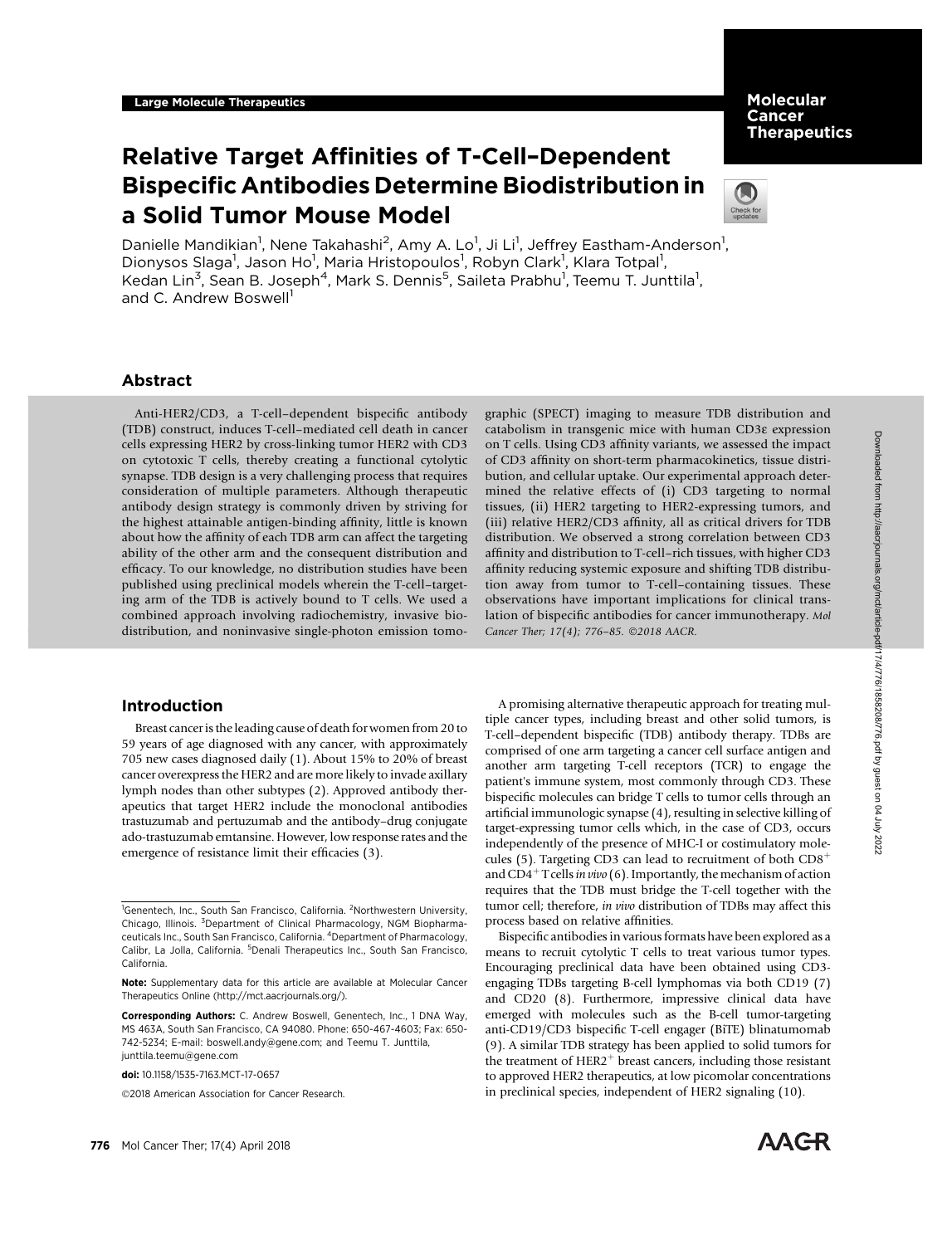|  | Table 1. T-cell-dependent bispecific antibody monovalent affinities |  |  |  |  |
|--|---------------------------------------------------------------------|--|--|--|--|
|--|---------------------------------------------------------------------|--|--|--|--|

| <b>Target</b>       | $K_{D}^{a}$ (nmol/L) |
|---------------------|----------------------|
| HER <sub>2</sub>    | 0.5                  |
| CD3 <sub>e</sub> L  | 50                   |
| CD3 <sub>e</sub> H  | 0.5                  |
| CD3 <sub>c</sub> VH | 0.05                 |

 $\frac{\text{CDS}_e\text{VH}}{\text{M}$ onovalent  $K_{\text{D}}$  was determined using Biacore and reported as nmol/L values.

One issue that has not been fully explored is how affinity of each TDB binding arm affects in vivo distribution. With two distinct targeting arms, relative binding affinity could have a major impact on the overall TDB tissue distribution. Herein, we investigated how CD3 affinity alone affects the TDB's in vivo distribution and short-term systemic pharmacokinetics. We subsequently introduced the HER2-targeting arm to explore how competition between the two targets is affected by increasing CD3 affinity.

# Materials and Methods

# Generation of full-length CD3-bispecific antibodies

TDBs were generated using knobs-into-holes strategy (11) and purified as previously described (10). Three anti-human CD3e molecules were used with different CD3e affinities (CD3eL, "low,"  $K_D = 50$  nmol/L; CD3 $\varepsilon$ H, "high,"  $K_D = 0.5$  nmol/L, and CD3 $\varepsilon$ VH, "very high,"  $K_D = 0.05$  nmol/L). Affinities were measured by Biacore with human CD3εγ immobilized on chip and full-length bispecific antibody flown through, as previously described (12). To evaluate the effect of CD3 affinity in the absence of tumor target binding, we employed CD3 affinity variants in conjunction with target arms recognizing viral glycoprotein D (gD). To investigate the effect of T-cell affinity on the in vivo properties of an anti-HER2/CD3 TDB, we used a trastuzumab-based anti-HER2 arm  $(K_D 0.5 \text{ nmol/L}$ ; refs. 10, 13) paired with either low- or high-affinity CD3 arms (50 or 0.5 nmol/L), summarized in Table 1.

### Radiochemistry

Iodine-125  $\int_1^{125}$ I] was obtained as sodium iodide in 0.1 N sodium hydroxide from Perkin Elmer. Note that 1 mCi of <sup>125</sup>I ( $\sim$ 3 µL) was used to label randomly through tyrosine residues at a<br>specific activity of approximately 10 µCi/ug with  $^{125}$ Lusing the specific activity of approximately 10  $\mu$ Ci/ $\mu$ g with <sup>125</sup>I using the indirect Iodogen method (Pierce). Radiosynthesis of  $111$ Inlabeled antibodies (~8 µCi/µg) was achieved through incubation<br>of <sup>111</sup>InCl., and 1.4.7 10-tetraazacyclododecane-1.4.7 10-tetraa of  $111$ InCl<sub>3</sub> and 1,4,7,10-tetraazacyclododecane-1,4,7,10-tetraacetic acid (DOTA)–conjugated (randomly through lysines) mAb in 0.3 mol/L ammonium acetate pH 7 at  $37^{\circ}$ C for 1 hour. Purification of all radioimmunoconjugates was achieved using NAP5 columns equilibrated in PBS and confirmed by size-exclusion chromatography. To prevent thyroid sequestration of  $^{125}I$ , 100 µL of 30 mg/mL of sodium iodide was intraperitoneally administered 1 and 24 hours prior to dosing.

### Tissue distribution studies

The human CD3 epsilon transgenic (huCD3e-TG) mice express both mouse and human CD3 on T cells (14). Incorporation of human CD3 to the TCR does not disturb normal T-cell development (14), and huCD3ε-TG T cells can kill human HER2-expressing target cells (10). The huCD3e subunit can both structurally and functionally substitute for murine CD3e in the transgenic mouse. In addition, the chimeric T-cell receptor in this model supports normal T-cell development and selection of repertoires in vivo and can mediate activity of the huCD3e-specific HER2/CD3 bispecific antibody (14).

All animal experiments were conducted in accordance with an Institutional Animal Care and Use Committee. Biodistribution studies were performed in huCD3e-TG mice bearing two different xenografts on each leg flank. CT26 cell lines were transfected to overexpress HER2. Xenografts of CT26 parental cells were inoculated on the left flank, whereas CT26-HER2 cells were inoculated on the right flank as previously described, reaching 200 mm<sup>3</sup> prior to TDB dosing (10).

Female huCD3e-TG mice (20–30 g) were randomly assigned to groups ( $n = 5$ ) and administered an intravenous bolus consisting of a mixture of  $^{125}$ I- and  $^{111}$ In-labeled TDB tracers (5  $\mu$ Ci of each) plus the respective unmodified antibody for a total dose of either 0.5 mg/kg (tracer groups) or 50.5 mg/kg (competition groups). Competition groups contained 50 mg/kg dose of nonradiolabeled bivalent antibody that could compete with a single arm of the TDB. Blood samples were collected from each animal at 1, 24, and 72 hours to derive plasma and whole-blood antibody concentrations. At 72 hours, tissue samples were promptly collected by terminal organ harvest and counted for radioactivity using a 1480 WIZARD Gamma Counter in the energy windows for  $111$ In (245 keV; decay  $t_{1/2} = 2.8$  days) and <sup>125</sup>I (35 keV; decay  $t_{1/2} = 59.4$  days) with automatic background and decay correction.

### Cell lines

CT-26 cells were purchased from the ATCC. All other cell lines were obtained from Genentech's cell line core facility gCell. Short tandem repeat (STR) profiles were determined for each line using the Promega PowerPlex 16 System. This was performed once and compared with external STR profiles of cell lines (when available) to determine cell line ancestry. Sixteen different loci were detected (15 STR loci and Amelogenin for gender identification) including D3S1358, TH01, D21S11, D18S51, Penta E, D5S818, D13S317, D7S820, D16S539, CSF1PO, Penta D, AMEL, vWA, D8S1179, and TPOX. Cell lines were also determined to be mycoplasma free prior to use.

### SPECT-CT

In vivo distribution was obtained by single-photon emission computed tomography/X ray computed tomography (SPECT-CT) imaging of huCD3e-TG mice bearing CT26 and CT26-HER2 tumors with  $111$ In-labeled TDBs as previously described (15). Mice received an average dose of 405  $\mu$ Ci (range, 383–416  $\mu$ Ci) of <sup>111</sup>In-labeled antibodies for SPECT-CT or 5  $\mu$ Ci for invasive biodistribution analysis, at a dose of 5 mg/kg. Immediately after CT acquisition, SPECT was performed on the photopeaks of  $111$ In using a 5-pinhole collimator with 5.5 cm radius of rotation. Tissues were collected for gamma counting as in the nonimaging study arm. SPECT images were visualized using Amira software (TGS).

#### Image analysis

Data were analyzed and graphed using GraphPad Prism (version 7.00 for Windows). All values are expressed as mean  $\pm$  SEM, and P values were assessed by unpaired, two-tailed, Student <sup>t</sup> test, unless otherwise indicated. <sup>P</sup> < 0.05 was considered statistically significant.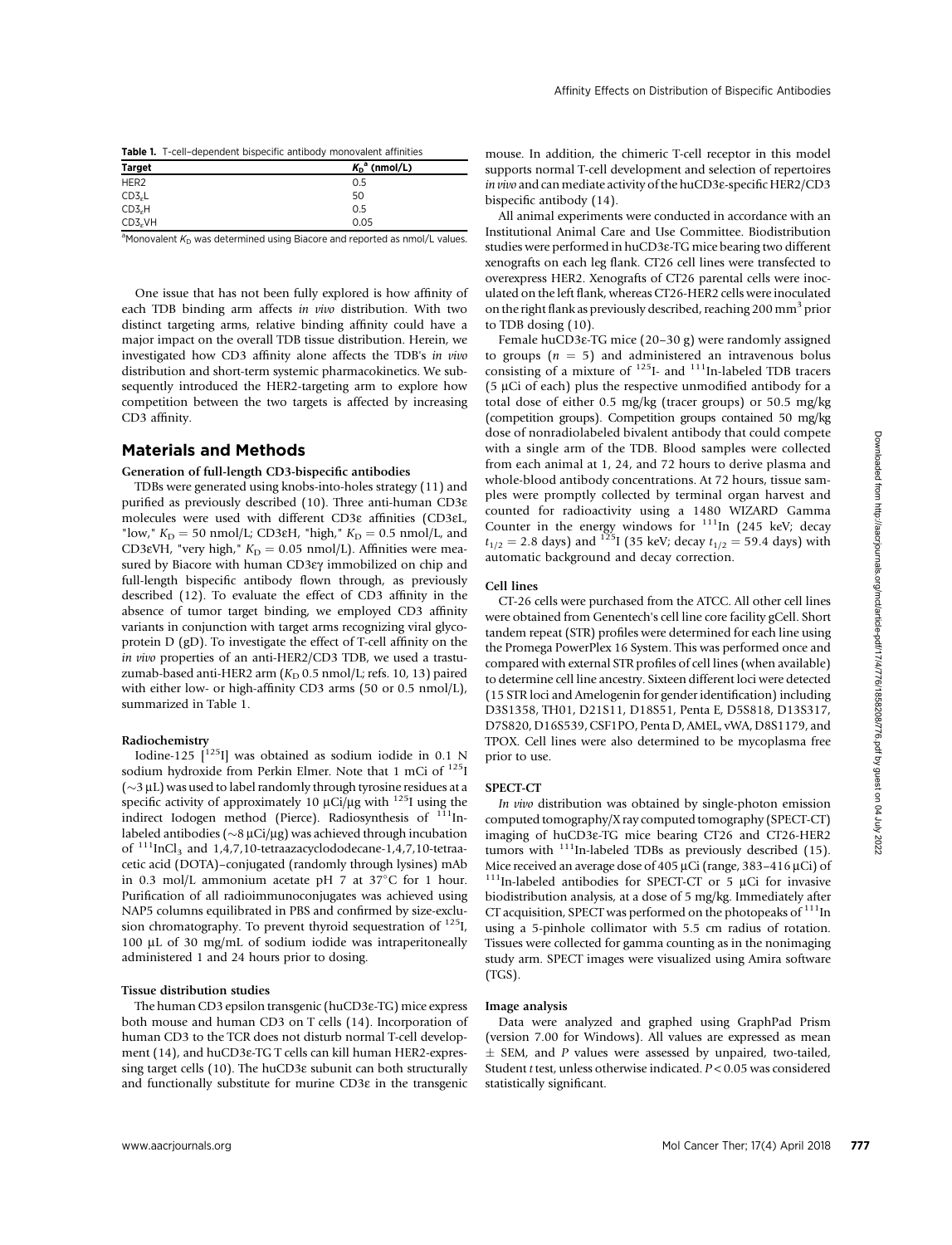# Results

# Cellular binding of TDBs

Binding of gD/CD3 and HER2/CD3 to HER2-expressing SKBR3 cells was determined by flow cytometry. As expected, gD/CD3 TDBs did not bind to SKBR3 cells, whereas  $HER2/CD3<sub>e</sub>L$  and  $HER2/CD3<sub>e</sub>H$  showed similar binding profiles (Supplementary Fig. S1A). Similarly, CD3-expressing Jurkat cell lines were incubated with either gD/CD3 or HER2/CD3 TDBs with increasing CD3 affinity. As expected, Jurkat cell–binding profiles increased with CD3 affinity; however, the replacement of gD with the HER2 arm had no effect on CD3 binding (Supplementary Fig. S1B). Taken together, these data confirm expected cellular binding for the TDBs.

### Characterization of dual tumor model

Several parameters of tumors may affect tumor distribution of CD3 bispecific antibodies including expression level of the tumor target, tumor vascularization, and level of T-cell infiltration in tumors. Significant differences between CT26 and CT26-HER2 tumors in above parameters would complicate interpretation of tumor distribution results and were therefore characterized in detail.

By Western blot and flow cytometry (Supplementary Fig. S2A and S2B) of the cell lines, CT26-HER2 cells express high levels of HER2. HER2 expression in CT26-HER2 cells was slightly lower than HER2-amplified SKBR3 and KPL4 cells, but substantially higher than MCF7. Further HER2 analysis was done from tumors excised from mice. Strong HER2 staining was detected in  $CD45^-$  cells by flow cytometry (Supplementary Fig. S2C). Tumor sections were also stained using HER2 IHC (Supplementary Fig. S3A–S3D) and scored using ASCO-CAP, 2013 HER2 IHC guidelines for breast cancer. All CT26-HER2 tumors demonstrated heterogeneous, but strong positive  $(3+)$ , HER2 staining that was most prominent at tumor nodule peripheries (Supplementary Fig. S3C and S3D). No HER2 expression was detected in parallel analysis of CT26 cells and tumors (Supplementary Figs. S2C, S3A and S3B).

Differential vascularization may affect tumor distribution of antibodies. Tumor vascularization in CT26 and CT26-HER2 tumors was assessed using MECA-32 (anti-PLVAP) IHC (Supplementary Fig. S4). MECA-32 staining was similar in both CT26- HER2– and CT26-derived xenografts (Supplementary Fig. S3I– S3L). Quantification of MECA-32–positive area (Supplementary Fig. S3M) and vessel perimeter (Supplementary Fig. S3N) showed no significant differences across  $HER2<sup>+</sup>$  and  $HER2<sup>-</sup>$  tumors, indicating equivalent vascularization.

Tumors were also analyzed for T-cell infiltration. Similar levels of T-cell infiltration were detected in CT26 tumors and CT26-HER2 tumors by flow cytometry (Supplementary Fig. S4A and S4B). In addition, tumor sections were stained using CD3e IHC (Supplementary Fig. S3E–S3H). As expected, CD3e staining intensities in tumor-derived T cells were identical between the models (Supplementary Fig. S3E–S3H). Both tumor models demonstrated similar levels of dispersed intratumoral CD3e þ cells. Peripheral regions of CT26-HER2 tumors demonstrated consistently more pronounced T-cell infiltration compared with CT26 tumors. Taken together, these data confirm that CT26-HER2 tumors express high levels of HER2 and indicate comparable vascular properties and baseline T-cell infiltration relative to the parental CT26 model.

### Experimental system for TDB distribution studies

To quantitatively determine how CD3 affinity independently affects TDB distribution in the absence of a HER2-targeting arm, we performed biodistribution and limited pharmacokinetic (PK) studies using <sup>111</sup>In- and <sup>125</sup>I-labeled gD/CD3 TDBs. The dualtracer approach can differentiate between intact and internalized/ degraded TDB based on differences in biodistribution patterns of the attached radiotracers (15, 16). When iodinated antibodies (Fig. 1A) become internalized and degraded in lysosomes, the free-radioactive iodide and/or iodotyrosine rapidly diffuses from the cell and is cleared from systemic circulation. Consequently, the 125I signal represents only intact antibody. In contrast, the same internalization and lysosomal degradation of  $111$ In-labeled antibodies (Fig. 1B) yields an <sup>111</sup>In-DOTA-amino acid adduct that is cell impermeable and accumulates over time. Therefore, subtracting  $125I$  signal from  $11I$ In signal can be used to calculate the internalized/degraded (catabolized) antibody.

# CD3 affinity does not affect anti-gD/CD3 TDB distribution to tumors

The effect of CD3 affinity on TDB distribution in the absence of HER2 binding was analyzed utilizing anti-gD/CD3 TDBs. HuCD3e-TG mice bearing both CT26 parental and CT26-HER2 tumors (Fig. 1C) received a therapeutically relevant dose (0.5 mg/kg) of gD/CD3 TDBs. Table 1 lists the human affinities of each binding arm of the TDB. The effect of CD3 affinity on tissue distribution at 3 days and short-term systemic PK were measured (Fig. 2A). Due to limited sampling and study duration, PK parameters were not estimated, but short-term plasma exposures were calculated as  $AUC_{0-3d}$ . The plasma PK profile of the low (50 nmol/L) CD3 binder (gD/CD3eL) exhibited a comparable exposure to the bivalent anti-gD control antibody with mean AUC<sub>0-3d</sub> values of 2,789 and 2,629 %ID/mL<sup>\*</sup>day, respectively (Fig. 2B). Increasing CD3 affinity to 0.5 nmol/L (gD/CD3eH) and 0.05 nmol/L (gD/CD3eVH) caused a significant decrease in short-term systemic exposure with reduced mean  $AUC_{0-3d}$  values of 1,975 and 1,909 %ID/mL\*day, respectively (Fig. 2B,  $P < 0.001$ for both compared with gD control). Because plasma samples would not contain circulating T-cell–bound TDB, we also analyzed whole blood and cell pellet samples and observed no evidence of TDB sequestration or accumulation in circulating cells (Supplementary Fig. S5A and S5B).

All gD/CD3 TDBs distributed similarly to both tumors, comparable with a bivalent gD control antibody, ranging from 3.3 to 5.2 %ID/g with no significant differences across affinity variants or tumors (Fig. 2C). As expected, expression of HER2 by tumor cells had no effect on the distribution of anti-gD/CD3 TDBs. Distribution of intact  $(^{125}I$ -labeled) gD/CD3 TDBs in HER2-expressing tumors was 3.8 to 5.2 %ID/g and in HER2 nonexpressing tumors was 3.3 to 4.9 %ID/g (Fig. 2C). Catabolism was monitored by subtracting the  $125$   $\frac{6}{125}$   $\frac{6}{125}$  (intact) from  $^{111}$ In %ID/g (intact and degraded). Similar to the intact antibody distribution, CD3 affinity did not affect catabolism in either tumor except for gD/CD3eVH. Coadministration of 100 fold excess of nonradiolabeled antibodies (Fig. 2C and D,  $"+$ CD3 Block") did not induce competition for either intact or catabolized antibodies for most variants (Fig. 2C and D), suggesting that CD3 binding does not drive tumor distribution. The exception was slightly increased catabolism observed for gD/CD3eVH, potentially reflecting increased uptake by tumorinfiltrating T cells (Fig. 2D; ref. 10). The catabolism levels Downloaded from http://aacrjournals.org/mct/article-pdf/17/4/776/1858208/776.pdf by guest on 04 July 2022 Downloaded from http://aacrjournals.org/mct/article-pdf/17/4/776/1858208/776.pdf by guest on 04 July 2022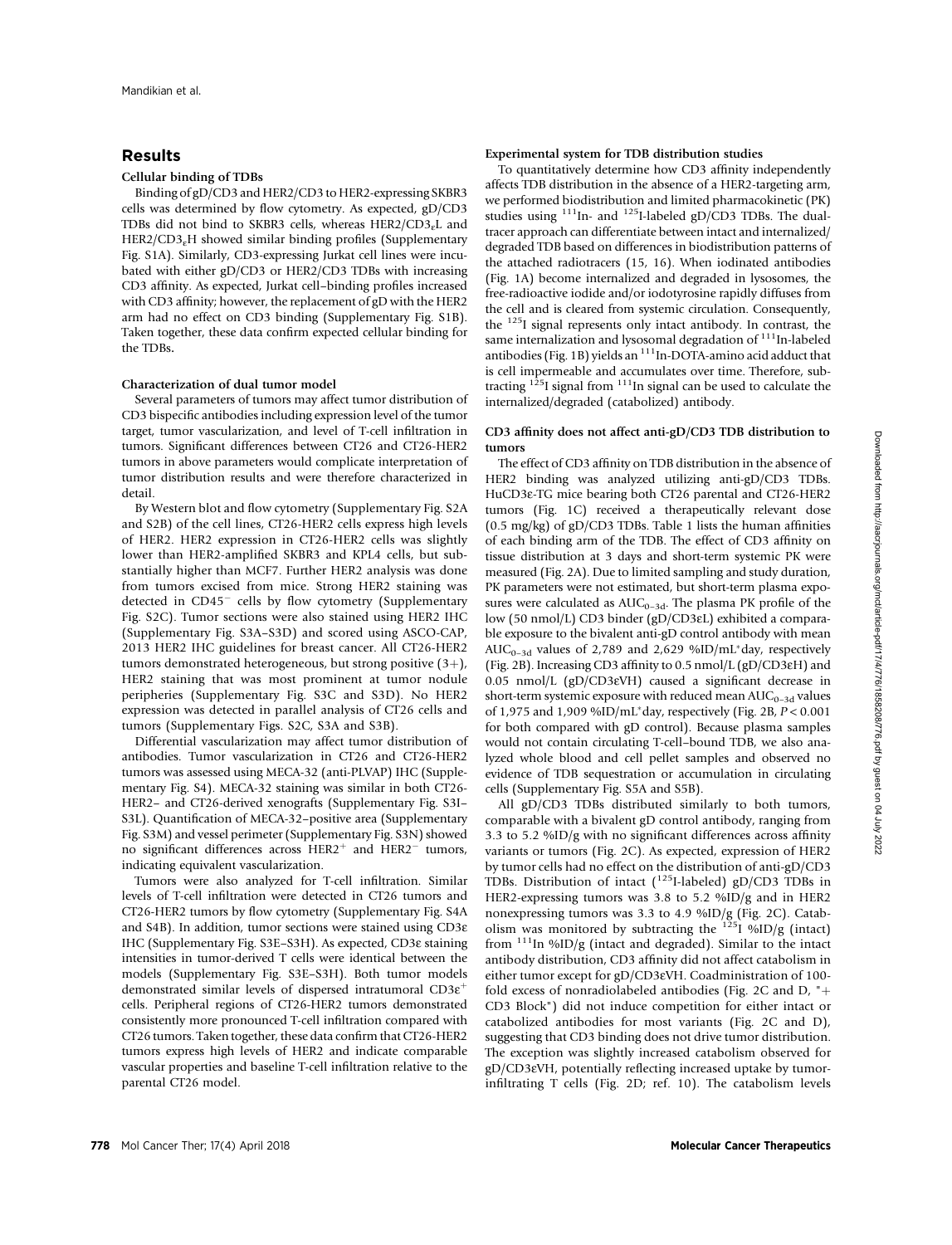

#### Figure 1.

Cellular metabolic pathways of radiolabeled antibodies and mouse model used in the tissue distribution studies. A and B, Schematic diagram of cellular metabolic pathways of radiolabeled antibodies. Upon target binding, the antibody–receptor complex is internalized and directed to lysosomes for degradation. The resulting radioadducts have cellular fates dependent on the radionuclide used for labeling. A, Molecular fates of <sup>125</sup>I-labeled antibodies. Catabolites of <sup>125</sup>I-labeled TDBs are free to diffuse across the cellular membrane, likely followed by entry to systemic circulation and renal clearance. B, Molecular fates of "In-DOTA-labeled antibodies. In contrast, the charged, polar catabolite of <sup>111</sup>In-DOTA-labeled TDBs, <sup>111</sup>In-DOTA-lysine, is unable to diffuse across the membrane and accumulates intracellularly over time. C, Schematic diagram of mouse model. Anti-human CD3 antibodies do not crossreact with murine CD3. To study the effect of huCD3 and HER2 affinities on pharmacokinetics and drug distribution, huCD3e-TG mice were implanted with CT26- and huHER2-transfected-CT26 tumors on opposite flanks of the mice.

 $(\sim$  2 %ID/g) indicate that none of the gD/CD3 variants exhibited robust tumor cell internalization.

# High CD3 affinity drives anti-gD/CD3 TDB distribution to secondary lymphatic organs

In addition to measuring tumor distribution of TDBs, we also determined how CD3 affinity, in the absence of tumor target arm binding, affects distribution to T-cell–containing tissues. Distribution to the spleen and lymph nodes was strongly correlated with CD3 affinity (Fig. 2E and F). The distribution profile of gD/CD3eL was similar to bivalent anti-gD control with %ID/g values under 2.5, indicating that 50 nmol/L affinity to CD3 on T cells is not sufficient to drive distribution to lymphatic organs. In striking contrast, gD/CD3 TDBs with subnanomolar (0.5 nmol/L) and picomolar (0.05 nmol/L) affinity exhibited significantly increased distribution to T-cell–containing tissues (Fig. 2E,  $P < 0.05$  for all 3 variants in spleen and  $P < 0.01$  for the gD/CD3eVH and gD/CD3eH in lymph nodes). Intact splenic distribution for gD/CD3eVH and gD/CD3eH was 3.8 and 2.6 %ID/g, respectively, whereas intact lymphatic distribution was 30 and 10.5 %ID/g. There was also significant catabolism of the CD3eH TDBs (5.3 %ID/g in spleen and 27.9 %ID/g in lymph nodes) and CD3eVH (7.1 %ID/g in spleen and 64.7 %ID/g in lymph nodes), suggesting robust internalization of high CD3 affinity TDBs in selected lymphoid organs (Fig  $2F$ ,  $P < 0.001$  in spleen and  $P < 0.01$  in lymph nodes). This finding, although seemingly contrasting with our data in tumor wherein little to no TDB catabolism occurred, may merely reflect a much higher enrichment of T cells in spleen and lymph nodes relative to tumor. Minimal catabolism of gD/CD3eL was observed (Fig. 2F). Competition assays using a coadministered 100-fold excess of nonradiolabeled gD/CD3 antibodies showed strongly reduced distribution and catabolism in T-cell–containing tissues, indicating that these processes were CD3 driven (Fig. 2E and F,

 $P < 0.05$ ). In summary, in the absence of HER2 binding, CD3 affinity does not affect tumor distribution. However, high affinity to T cells is correlated with increased distribution to T-cell–containing tissues and reduced plasma exposures.

# High CD3 affinity disturbs HER2-dependent tumor distribution of anti-HER2/CD3 TDB

After characterizing the effects of isolated CD3 affinity on biodistribution, we studied how CD3 affinity affects distribution when paired with the tumor (HER2) targeting arm. Each radiolabeled anti-HER2/CD3 TDB variant was administered in a single IV bolus (0.5 mg/kg) to the double-tumor–bearing huCD3e-TG mice, with limited plasma PK samples collected throughout the study followed by tissue distribution assessment at 3 days after injection (Fig. 3A). The short-term exposure of high CD3 affinity molecule (HER2/CD3 $\varepsilon$ H, mean AUC<sub>0–3d</sub> = 2102 %ID/mL\*day) was lower compared with the low CD3 affinity antibody (HER2/CD3 $\varepsilon$ L, mean AUC<sub>0-3d</sub> = 2438 %ID/mL<sup>\*</sup>day) over the course of 3 days (Fig 3B). The inverse correlation of systemic exposure with CD3 affinity was similar but less pronounced to that observed with gD/CD3 TDBs (13.8% vs. 24.9% reduction in  $AUC_{0-3d}$ , Figs. 2B and 3B). This key finding suggests that, when paired with HER2 targeting, CD3 affinity is not the sole driver of tissue distribution (i.e., TDBs leaving systemic circulation). We also analyzed whole blood and cell pellet samples and observed no evidence of TDB sequestration or accumulation in circulating cells (Supplementary Fig. S5C and S5D).

Distribution of HER2/CD3eL (7.2 %ID/g) to the HER2-expressing tumor was significantly higher compared with the HER2/ CD3 $\varepsilon$ H (4.8 %ID/g,  $P < 0.05$ ; Fig. 3C). Blocking the HER2 arm with 100-fold excess of nonradiolabeled antibody significantly reduced distribution (2.3 %ID/g) and catabolism (2.6 %ID/g) of HER2/CD3 $\varepsilon$ L to HER2<sup>+</sup> tumors (Fig. 3C and D;  $P < 0.001$ ). This effect was weaker and not significant for the HER2/CD3e<sup>H</sup>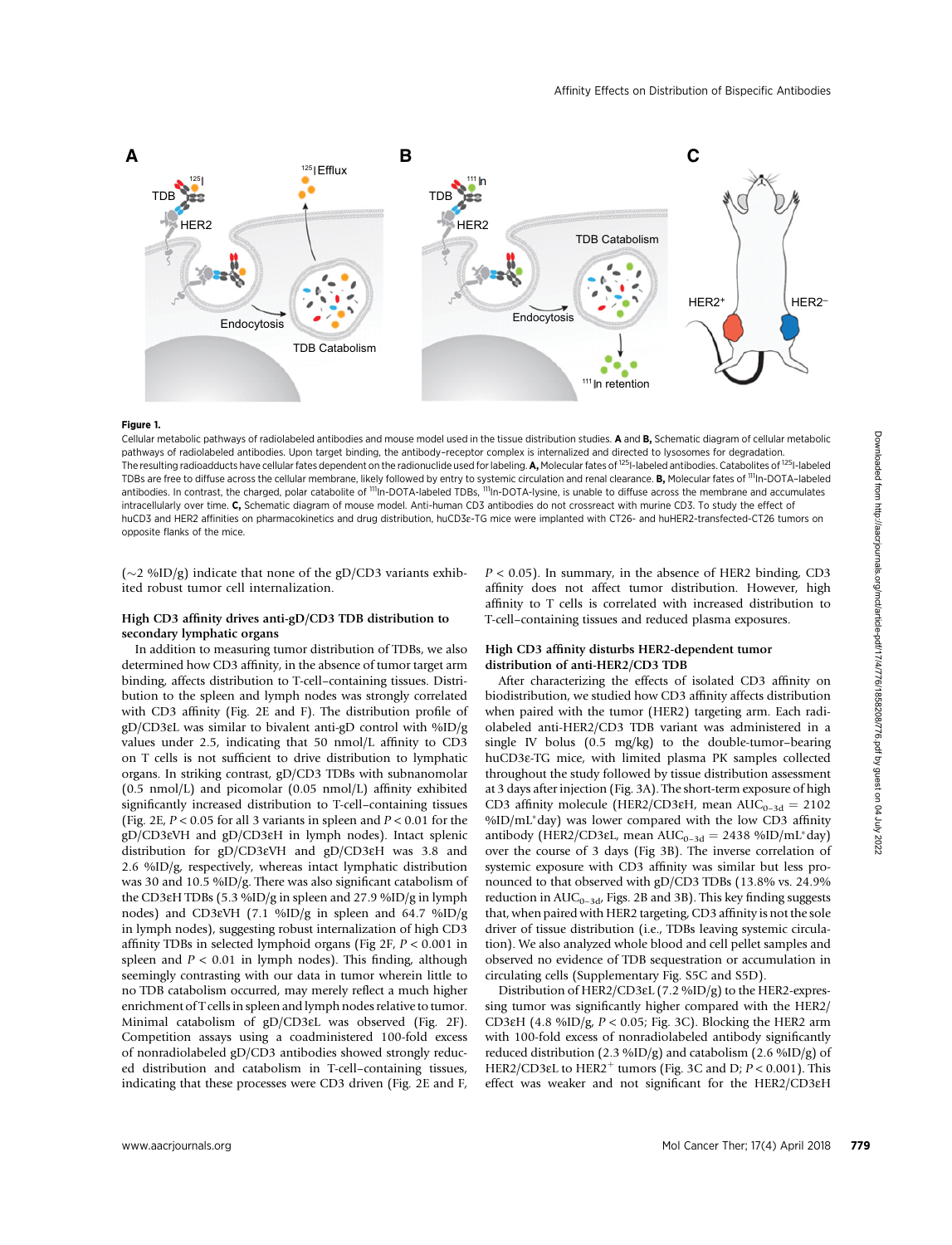

# Figure 2.

CD3 affinity drives anti-gD/CD3 TDB distribution to T-cell–containing tissues, but not to tumor. A, Study design. The huCD3e-TG mice bearing CT26 and huHER2- CT26 tumors on opposite flanks were injected with a single IV bolus of <sup>125</sup>I- and <sup>111</sup>In-labeled anti-gD/CD3 TDBs (0.5 mg/kg) with low (CD3eL), high (CD3eH), or very high (CD3eVH) affinity to human CD3. Sparse blood sampling was done at 1, 24, and 72 hours. At 72 hours, mice were sacrificed for tissue distribution. Values are reported as a percentage of injected radioactive dose normalized to gram of dry blotted tissue (%ID/g) to convey changes in enrichment. In the groups denoted as "Block," the radiolabeled 0.5 mg/kg anti-gD/CD3 TDB was coadministered with 50 mg/kg nonradiolabeled bivalent anti-CD3 antibody. B, Pharmacokinetics. Plasma levels of <sup>125</sup>I-radiolabeled antibody are represented as %ID/mL. AUC and AUC ± SEM values were calculated using GraphPad Prism with \*\*\*, P < 0.001 when compared with anti-gD. C–F, Tissue distribution. Tissue concentrations of intact anti-gD/CD3 antibodies expressed as <sup>125</sup>I (ID/g) in (C) tumor and (E) T-cell-containing tissues. Catabolized antibody values in tumors were determined by subtracting the <sup>125</sup>I (%ID/g) from the <sup>111</sup>In (%ID/g), and plotted as catabolism (%ID/g) in (D) tumors and (F) T-cell-containing tissues. All graphs are mean  $\pm$  SEM for each group with  $n = 5$ . P values were obtained by the Student t test, and significance was determined by comparing each gD/CD3 TDB distribution to either anti-gD (a control IgG) or the corresponding CD3 block. Comparisons with anti-gD are indicated as significant with asterisks over the bars within each tissue. The CD3 block comparisons for each TDB are indicated under the bars, with lines confirming the direct comparison checked for significance in each tissue. In addition, to determine the impact of HER2 expression on CD3 distribution in tumors (C–D), CD3eL, CD3eH, and CD3eVH were compared with the counter group across HER2<sup>+/-</sup> tumors; however, results were not significant. All significant P values were reported as \*,  $P < 0.05$ ; \*\*,  $P \le 0.01$ ; and \*\*\*, and  $P \le 0.001$ .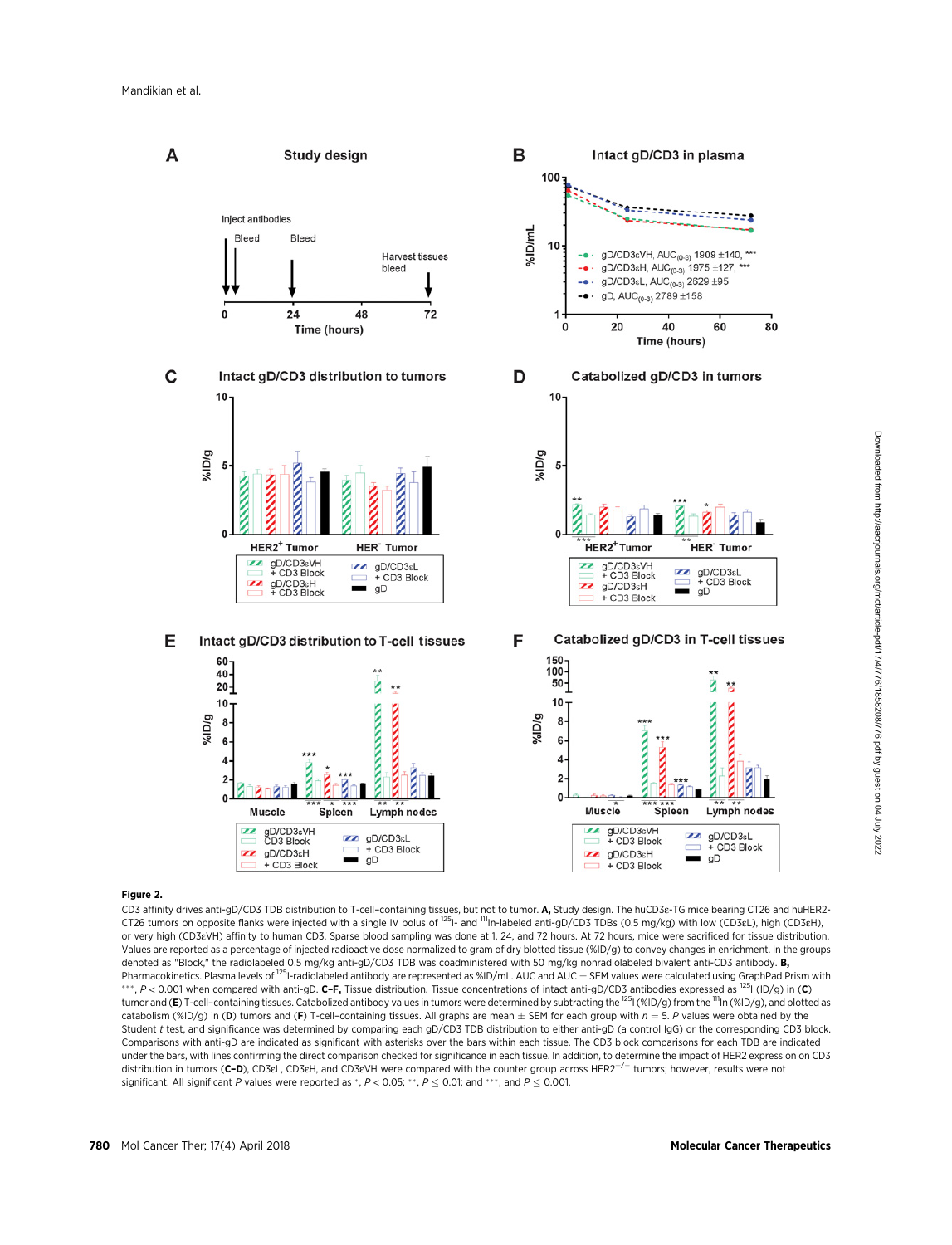

# Figure 3.

Increased CD3 affinity negatively affects HER2/CD3 TDB tumor distribution and drives distribution to T-cell–containing tissues. **A,** Study design. The huCD3e-TG mice<br>bearing CT26 and huHER2-CT26 tumors on opposite flanks w with low (CD3eL) or high (CD3eH) affinity to human CD3. Sparse blood samples were collected at 1, 24, and 72 hours. At 72 hours, mice were sacrificed for tissue distribution. Values are reported as a percentage of injected radioactive dose normalized to gram of dry blotted tissue (%ID/g) to convey changes in enrichment. In the groups denoted as "Block," the radiolabeled 0.5 mg/kg anti-HER2/CD3 TDB was coadministered with 50 mg/kg nonradiolabeled bivalent anti-CD3 antibody. B, Pharmacokinetics. Plasma levels of <sup>125</sup>I-radiolabeled antibody are represented as %ID/mL. AUC and AUC  $\pm$  SEM values were calculated using GraphPad Prism, and significance was determined using a Student t test comparing the two exposures. C-F, Tissue distribution. Tissue concentrations of intact anti-HER2/CD3 antibodies expressed as  $^{125}$ I (%ID/g) for (C) tumors and (E) T-cell-containing tissues. Catabolized antibody values in tumor were determined by subtracting the <sup>125</sup>I (%ID/g) from the <sup>111</sup>In (%ID/g) and plotted as catabolism (%ID/g) in (D) tumors and (F) T-cell-containing tissues. All graphs show mean  $\pm$  SEM error bars of each group with  $n = 5$ . P values were obtained by the Student t test. HER2/CD3 TDB comparisons with corresponding blocks against HER2 or CD3 were indicated as significant with asterisks over the bars within each tissue. In addition, HER2/CD3eL and HER2/CD3eH were compared within and across  $HER2^{+/}$  tumors. Corresponding significance was indicated via brackets over the bars to clearly identify each significant comparison. All significant P values were reported as \*,  $P < 0.05$ ; \*\*,  $P \le 0.01$ ; \*\*\*, and  $P \le 0.001$ .

antibody (3.5 %ID/g intact and 4.6 %ID/g catabolized). Thus, the increased CD3 affinity of HER2/CD3eH significantly reduced the impact of the HER2 arm on tumor distribution. The lack of

competition when blocking HER2 or CD3 in both tumors indicates that neither arm significantly drives distribution of HER2/CD3eH to tumors, suggesting that much of the uptake is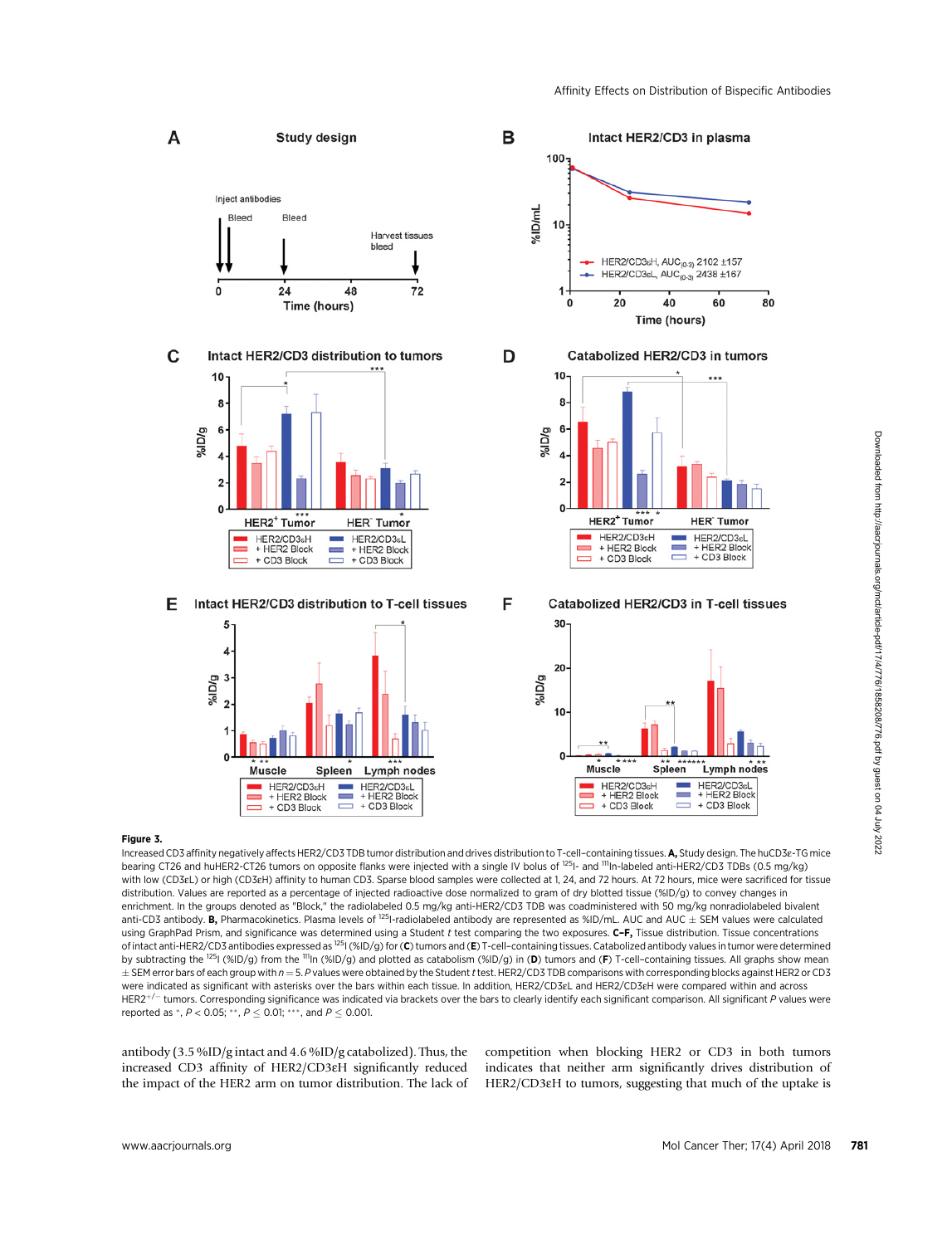

#### Figure 4.

Noninvasive SPECT-CT imaging of HER2/CD3 TBDs allows visualization of kinetics of tumor distribution. The huCD3e-TG mice bearing CT26 and huHER2-CT26 tumors on opposite flanks were injected with <sup>111</sup>In-labeled anti-HER2/CD3 TDBs with low (CD3eL) and high (CD3eH) affinity to human CD3 at 5 mg/kg, representing distribution of both intact and catabolized TDBs. Mice were injected with a single IV bolus of approximately 400 uCi of <sup>111</sup>In-labeled TDB at 5 mg/kg and imaged at multiple time points using SPECT-CT. A, SPECT-CT images. All images were acquired consistently and visualized at the same exposure to depict changes in relative accumulation. B, Tissue distribution including SPECT-CT animals. Additional mice were injected with a single IV bolus of approximately 5 uCi of  $\rm{^{111}}$ In-labeled TDB at 5 mg/kg and subjected to tissue distribution analysis alongside the SPECT-CT mice 3 days after injection. The graphs show means  $\pm$ SEM error bars of each group with  $n = 5$ , and p-values were obtained by Student's t-test versus control for each parameter tested. HER2/CD3eL and HER2/CD3eH were compared with each other by a Student t test, with brackets over the bars indicating the comparison and resulting P value. The HER2/CD3eL and HER2/CD3eH were compared across HER2-positive and -negative tumors with corresponding P values below the x axis. Square symbols represent SPECT-CT distribution data. All significant P values were reported as \*,  $P < 0.05$ ; \*\*,  $P \le 0.01$ ; \*\*\*,  $P \le 0.001$ .

nonspecific or non–receptor-mediated (Fig 3C and D). However, blocking the HER2 arm significantly reduced distribution and catabolism of HER2/CD3eL to HER2 tumors (Fig. 3C and D; <sup>P</sup> < 0.001) indicating HER2-dependent tumor distribution. HER2/CD3eH demonstrated poor HER2-dependent tumor distribution as indicated by similar distribution to both HER2 expressing and nonexpressing tumors (Fig. 3C). Similar intact  $(1^{25}I)$  HER2/CD3 $\varepsilon$ H signals were detected in HER2-positive  $(1.8, 9/1)$  and negative  $(3.6, 9/1)$  and  $(1.8, 9/1)$  and  $(2.6, 9/1)$  and  $(3.6, 9/1)$  and  $(4.8, 9/1)$  and  $(5.8, 1)$ (4.8 %ID/g) and -negative (3.6 %ID/g) tumors (Fig. 3C). Thus, increasing CD3 affinity significantly limits the impact of the HER2 arm on tumor distribution.

# High CD3 affinity drives anti-HER2/CD3 TDB distribution to secondary lymphatic organs

In addition to measuring tumor distribution of TDBs, we also determined how CD3 affinity affects distribution to T-cell–containing tissues such as the spleen and lymph nodes in the presence of the tumor-targeting arm. In contrast to the dramatic changes observed in tumor accumulation, replacing the non–target-binding gD arm with the anti-HER2 arm did not alter the pattern of distribution. The HER2/CD3eH TDB demonstrated significantly higher CD3-dependent distribution to the lymph nodes compared with HER2/CD3 $\epsilon$ L (Fig. 3E;  $P < 0.05$ ). HER2/CD3 $\epsilon$ H demonstrated intact distribution values of 2.1 %ID/g in spleen and 3.8 %ID/g in lymph nodes, whereas HER2/CD3eL had intact distribution values of 1.7 %ID/g in spleen and 1.6 %ID/g in lymph nodes (Fig. 3C). Interestingly, although HER2/CD3eH and HER2/CD3eL had similar intact distribution to the spleen, HER2/ CD3 $\varepsilon$ H had significantly higher catabolism (Fig. 3E and F;  $P \lt \sqrt{P}$ 0.01). These data together clearly show that increasing CD3 affinity dramatically increases distribution to secondary lymphatic tissues and negatively affects tumor distribution.

# SPECT-CT imaging demonstrates that high CD3 affinity negatively affects HER2 tumor distribution kinetics

To observe longitudinal tumor uptake, we employed a noninvasive SPECT-CT imaging technique as an adjunct to the invasive biodistribution study (15, 16). The double-tumor–bearing huCD3 $\varepsilon$ -TG mice received a single intravenous injection of  $111$ In-labeled HER2/CD3 TDB (5 mg/kg), which is 10-fold higher in protein dose than in the invasive biodistribution arms. SPECT-CT allows whole-body imaging of antibody distribution and was performed at approximately 2, 24, 48, and 72 hours. Consistent with the nonimaging (invasive) distribution arms, HER2-dependent tumor distribution was observed with both HER2/CD3 TDBs, but was more striking for HER2/CD3e<sup>L</sup> (Fig. 4A). Within 48 hours, a clear increase in HER2<sup>+</sup> tumor accumulation was observed, particularly for HER2/CD3eL, and increased for the duration of the study. Accumulation of  $111$ In in tumors occurred sooner for HER2/CD3eL than for HER2/ CD3eH (Fig. 4A). A modest HER2-independent accumulation was also observed in the HER2-negative tumor for both antibodies, possibly due to tumor-infiltrating T cells or alternatively due to nonspecific uptake. After noninvasive SPECT-CT image acquisitions, harvested tumor distribution was analyzed at 3 days as in the nonimaging studies. SPECT-CT animals were subjected to biodistribution analysis alongside 4 additional animals receiving only 5 µCi of radiolabeled TDB, but at a matched dose of 5 mg/kg. HER2/CD3 $\epsilon$ L showed significantly higher ( $P < 0.01$ ) distribution of  $111$ In-labeled TDB in HER2<sup>+</sup> tumors compared with HER2/CD3eH (14.5 vs. 9.5 %ID/g, respectively, Fig. 4B). Both HER2/CD3eL and HER2/CD3eH exhibited significantly higher distribution in the HER2<sup>+</sup> tumors (14.5 and 9.5 %ID/g) compared with the HER2<sup> $-$ </sup> tumors (4.3 and 5 %ID/g respectively in HER2 $^-$  tumors, Fig. 4B). Taken together, these data indicate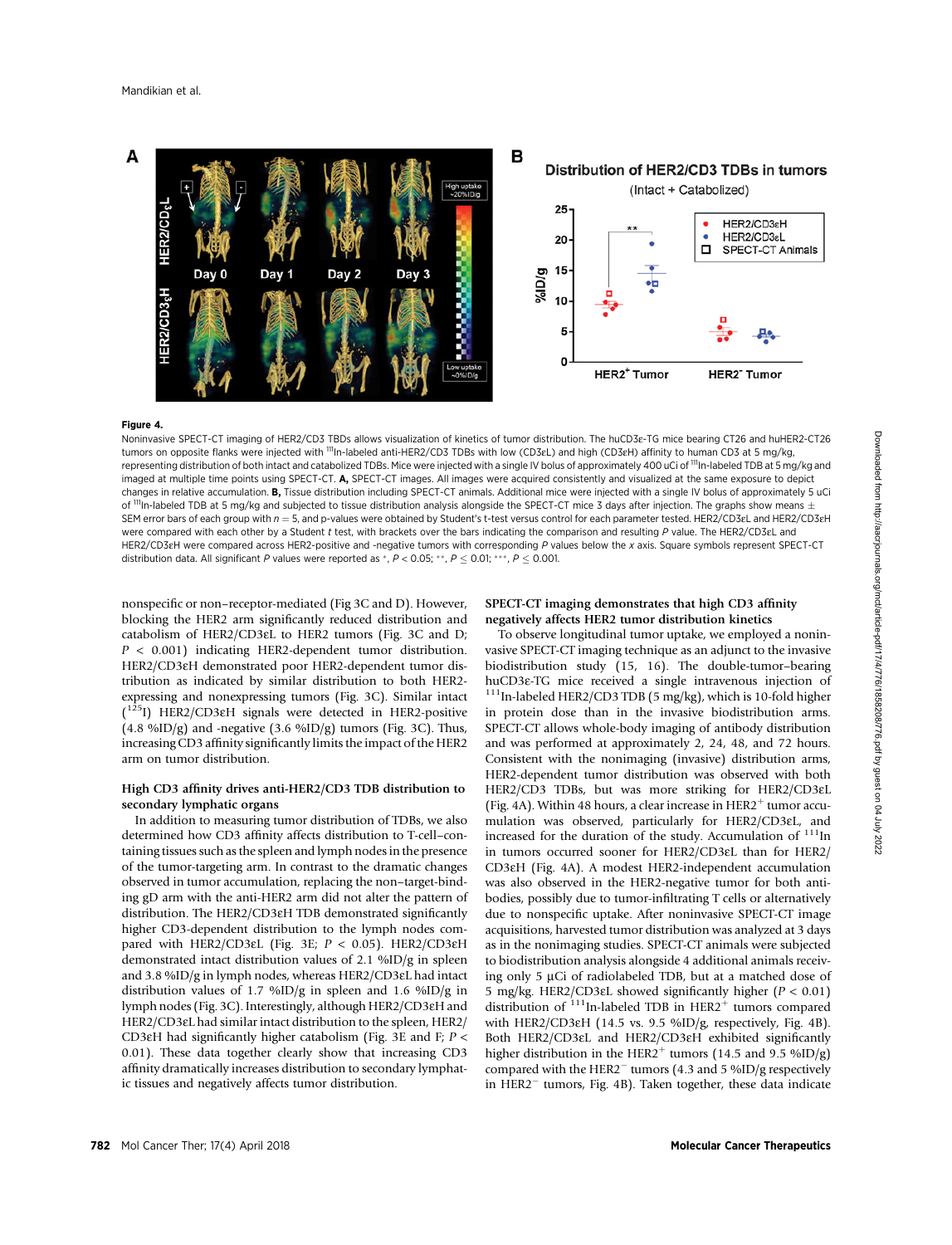

Figure 5.

Tissue and tumor distribution of HER2/CD3 TDBs represents a balance between CD3 and HER2 affinities. Data from gD/CD3 and HER2/CD3 distribution studies (Figs. 2 and 3) were normalized to muscle for direct comparison by dividing the %ID/g of each tissue by the %ID/g of the muscle measured for each individual animal. A, Intact antibody distribution. Tissue concentrations of intact (<sup>125</sup>I) anti-HER2/CD3 antibodies expressed as %ID/g for tumor and T-cell-containing tissues. **B**, Catabolized antibody accumulation. Catabolized antibody values in tumor were determined by subtracting the <sup>125</sup>I %ID/g from the <sup>111</sup>In %ID/g, and plotted as the catabolism observed as %ID/g in tumors and T-cell–containing tissues.

that high CD3 affinity reduces HER2-dependent tumor distribution of anti-HER2/CD3 TDBs.

### Tumor distribution of TDBs is dependent on balancing low CD3 affinity with the HER2 affinity

In order to compare data across two distinct biodistribution studies (Figs. 2 and 3), we normalized tumor distribution and catabolism to the corresponding data in muscle. Muscle tissue distribution is low and can be used to normalize tumor data against interanimal and interstudy variability in dosing and/or exposure. When comparing across studies, HER2/CD3 TDBs had increased distribution to HER2<sup>+</sup> tumors compared with the gD/ CD3 TDBs. However,  $HER2/CD3<sub>e</sub>L$  had the most favorable tumor distribution among all variants (Fig. 5A).

Splenic distribution was relatively equal for both gD/CD3 and HER2/CD3 TDBs, but catabolism was the highest for HER2/ CD3eH (Fig. 5B). Inclusion of the HER2 arm did not reduce splenic distribution, indicating that targeting HER2 does not interfere with spleen uptake (Fig. 5A). However, targeting HER2 (vs. gD) dramatically affected lymph node distribution. HER2/CD3<sub>e</sub>H had the highest distribution and catabolism in lymph nodes (Fig 5A and B). However, HER2/CD3 TDBs showed reduced lymphatic distribution compared with the gD/CD3 TDBs, suggesting some competition between the  $HER2^+$  tumor and lymph nodes (Fig. 5A). Despite this competition, higher CD3 affinity still drove a higher proportion of the HER2/CD3 TDB to the lymph nodes (Fig. 5A).

# Discussion

The work herein has demonstrated that, in the absence of tumor target arm binding, CD3 affinity is unimportant for tumor uptake but does affect systemic exposure and spleen/lymph node uptake (Fig. 2). Furthermore, in the presence of HER2-mediated tumor targeting, high CD3 affinity negatively affects  $HER2<sup>+</sup>$  tumor distribution while still driving uptake to secondary lymphatic tissues (Figs. 3–5). Overall, uptake in tumors reflects a fine balance between affinity for CD3 on T cells and HER2 on tumor cells, both of which are required for efficacy to some extent.

To our knowledge, no distribution studies have been published using preclinical models wherein the T-cell arm of the bispecific is actively bound to T cells. Nude mice are commonly employed to investigate the biodistribution and tumor uptake of TDBs (17, 18), but they lack endogenous T cells. CD3 antibodies do not crossreact between human and mouse CD3 orthologues, which substantially complicates preclinical in vivo pharmacology of CD3-bispecific antibodies. Typical in vivo efficacy models consist of a human xenograft tumor grafted into immunecompromised mice. Human T cells are used as effectors either by cograftment with the tumor cells or by spatially and temporally separated injection into the intraperitoneal cavity. Although these "humanized" mice provide robust models for proof-ofconcept antitumor activity and dose-response studies, the value for other in vivo pharmacology readouts such as target-dependent clearance and tissue distribution is limited. As a consequence, very little is known about the effect of affinities on in vivo properties of CD3-bispecific antibodies.

To overcome this challenge, we exploited a unique preclinical mouse model which expresses the human CD3 epsilon in T cells (huCD3e-TG mice) to evaluate systemic in vivo properties of human CD3-specific TDB (14). T cells in these mice express both mouse and human CD3 at approximately 50% levels respective to Balb/c mouse or human T cells (10). The human CD3 $\varepsilon$  subunit can both structurally and functionally substitute for murine CD3e in the transgenic mouse. To appropriately investigate the role of target competition, we selected a model that also recapitulates both targets of the TDB (i.e., HER2 and CD3). huCD3e-TG T cells can kill human HER2-expressing target cells in vitro either through stimulation with huCD3 or murine CD3-reactive TDBs (10). Syngeneic CT26 tumors engineered to express human HER2 (CT26-HER2) are partially sensitive to HER2 TDB treatment in huCD3e-TG mice in efficacy studies, although PD-1/PDL-1 signaling substantially limits the activity (10).

Our results with the gD/CD3 TDB, which binds to T cells while the target arm is nonbinding, demonstrated that CD3 affinity had a dramatic impact on systemic TDB distribution and exposure (Fig. 2). Previous reports suggested that low CD3 affinity is also desirable to avoid trapping of the TDB by circulating T cells and their activation (19). Furthermore, the observed increase in targetmediated clearance (i.e., reduced exposure) by high T-cell affinity is consistent with results observed with the CLL-1–targeting TDB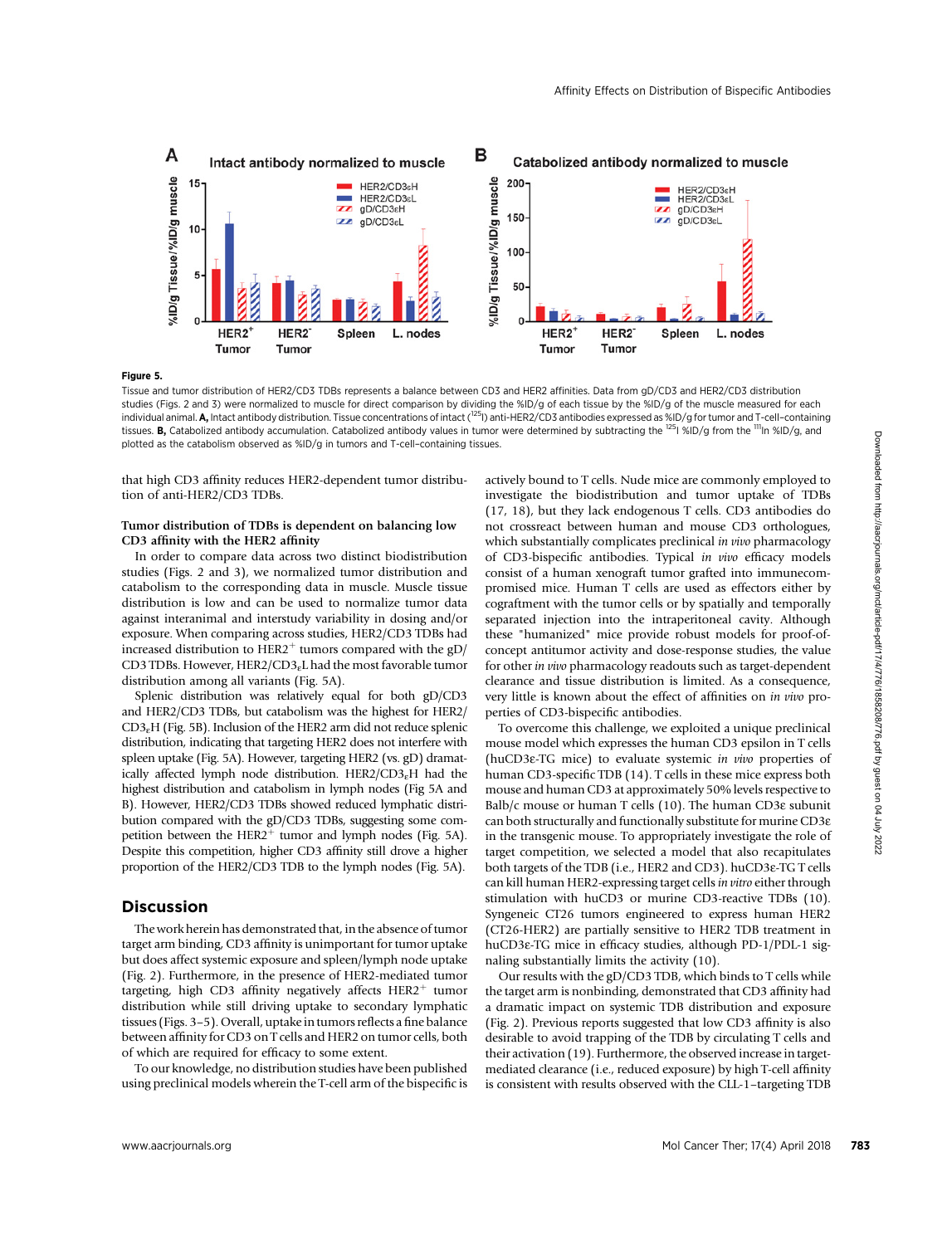(12). In our studies, higher CD3 affinity  $(1$  nmol/L) molecules accumulated in T-cell–rich tissues such as the spleen and lymph nodes, whereas 50 nmol/L CD3 affinity was not sufficient to drive distribution to these secondary lymphatic organs (Fig. 2). In the absence of target-driven distribution, isolated T-cell affinity alone was not sufficient to affect the tumor localization of gD/CD3 TDBs (Fig. 2). However, when a HER2-binding target arm was incorporated into the TDB, high CD3 affinity impaired HER2-dependent tumor distribution of anti-HER2/CD3 TDBs (Fig. 3). The negative impact of increased CD3 affinity on HER2-dependent tumor uptake was also observed in a longitudinal noninvasive SPECT imaging study (Fig. 4). Higher CD3 affinity increased distribution to T-cell–containing tissues while decreasing tumor distribution, indicating that the relative affinity between the two arms of the TDB imparted competition affecting both distribution and exposure. These distribution differences warrant attention for their potential impacts on therapeutic indices of clinical candidates and the overall design process for TDBs.

In many cases, therapeutic antibody design strategy is driven by striving for the highest attainable antigen-binding affinity (20, 21). However, in the case of TDB design, more factors have to be considered because there are two distinct targets, each with its own tissue expression profile, on/off rates of antigen binding, and turnover rate. We observed higher amounts of catabolism with higher CD3 affinity variants in secondary lymphatic tissues (Figs. 2 and 3), suggesting that lower CD3 affinity is preferable to avoid high distribution to secondary lymphatic tissues and CD3-mediated plasma clearance of TDB. However, a portion of TDB bound to T cells in lymphoid organs might still be able to reenter circulation and traffic to other tissues including tumor. Tumor antigen turnover rates and/or antigen shedding can also affect TDB distribution. Cell surface HER2 in human breast cancer has a slow turnover rate and is resistant to downregulation. Consistently, trastuzumab binding does not induce HER2 downregulation but rather passively recycles after HER2 endocytosis (22, 23). For a TDB with a rapidly internalizing tumor target, lower tumor target affinity might be desirable to lower the risk of rapid depletion, whereas slowly internalizing tumor targets might benefit from higher affinity. A high CD3 affinity arm could prompt increased cytolytic synapse formation, thereby decreasing the tumor receptor–mediated internalization rate (24). However, the work herein underscores the importance of balancing this with the tumor-targeting arm to achieve a desirable affinity-driven distribution. Future work that utilizes modeling of TDB affinities and turnover rates will enable a better characterization of what combinations are ideal on a case-by-case basis.

Although bivalent anti-CD3 antibodies can activate T cells and elicit massive cytokine release, monovalent anti–CD3-bispecific antibodies are much weaker at inducing T-cell activation in the absence of target cell recognition and are thus expected to be more tolerable (25, 26). However, safety of TDBs must still be assessed, and addressing the potential impact of CD3 affinity on safety has unfortunately been a challenge in preclinical species. TDBs with CD3 affinity in the nanomolar range had increased distribution to secondary lymphatic tissue which may lead to off-target toxicity (Figs. 2–5). Previous studies with TDBs that have CD3 affinity in a similar range observed grade Ill–IV toxicity at selected doses within an hour of infusing a folate receptor/CD3-bispecific antibody in ovarian cancer patients, prompted by coating of peripheral T cells with the bispecific antibody and subsequent T-cell activation and cytokine release (27). Furthermore, increasing CD3

or another TCR component affinity could have similar negative safety implications. For example, in clinical trials involving T-cell– activating therapies, patients need to be monitored for hemophagocytic lymphohistiocytosis and any other symptoms of cytokinerelated illnesses (28). Severe reactions have been reported with CD3-directed TDBs in the clinic (28), including death in EpCAM/ CD3 TDB phase I clinical trials (29), all of which resulted from overactivation of T cells. Although our model was beneficial in determining a more clinically relevant tissue distribution by actively binding the mouse's T cells, it is still not a valid safety model and these efforts will be reported elsewhere. Nevertheless, our data indicate a clear platform from which these issues could arise, and support utilizing TDBs with lower CD3 affinities which retain HER2-mediated tumor targeting while avoiding issues that could potentially arise from distribution to T-cell–containing tissues.

In addition to understanding how target arm affinities affect distribution, the effects on formation of functional cytolytic synapses with the target cell are also crucial for TDB design and selection. Our dual-tracer approach included both nonresidualizing radiohalogen  $(^{125}I)$  and residualizing radiometal-chelate ( 111In-DOTA) labels to simultaneously detect intact and total (including catabolized) protein uptake, respectively. This partially addresses the intended mechanism of action, as only cell surface or interstitial (i.e., nondegraded) TDB, reflected by the 125I label, would still be capable of synapse formation. However, one major limitation of our experimental approach is that we are unable to conclusively differentiate among radiolabeled TDB that is T-cell– associated, HER2-associated, or bridged between both cell types, the latter of which is the active drug form. In other words, our radioanalytical method was unable to verify the extent, if at all, to which synapse formation has occurred. If TBD initially distributes to tumor, T-cell engagement must still occur. Conversely, binding of TDB to T cells could occur first, raising the important question of how much T-cell–associated TDB can still effectively distribute to tumor.

The design of TDBs and other bispecific antibodies is a complex endeavor that requires consideration of multiple parameters. We have shown that balancing the binding of both targeting arms of the TDB to their respective targets affects distribution to tumor and T-cell-rich tissues, each of which may ultimately influence efficacy and/or safety. Future studies exploring how these precisely relate to each other will provide a more informed design process for future TDB therapeutics.

#### Disclosure of Potential Conflicts of Interest

No potential conflicts of interest were disclosed.

### Authors' Contributions

Conception and design: D. Mandikian, J. Li, K. Lin, S.B. Joseph, M.S. Dennis, S. Prabhu, T.T. Junttila, C.A. Boswell

Development of methodology: D. Mandikian, A.A. Lo, J. Li, K. Lin, T.T. Junttila, C.A. Boswell

Acquisition of data (provided animals, acquired and managed patients, provided facilities, etc.): D. Mandikian, N. Takahashi, A.A. Lo, J. Li, J. Eastham-Anderson, D. Slaga, J. Ho, R. Clark, K. Totpal, K. Lin, C.A. Boswell Analysis and interpretation of data (e.g., statistical analysis, biostatistics, computational analysis): D. Mandikian, A.A. Lo, J. Li, J. Eastham-Anderson, K. Lin, S.B. Joseph, M.S. Dennis, S. Prabhu, T.T. Junttila, C.A. Boswell

Writing, review, and/or revision of the manuscript: D. Mandikian, A.A. Lo, J. Li, K. Totpal, K. Lin, S.B. Joseph, S. Prabhu, T.T. Junttila, C.A. Boswell

Administrative, technical, or material support (i.e., reporting or organizing data, constructing databases): D. Mandikian

Study supervision: D. Mandikian, S.B. Joseph, T.T. Junttila